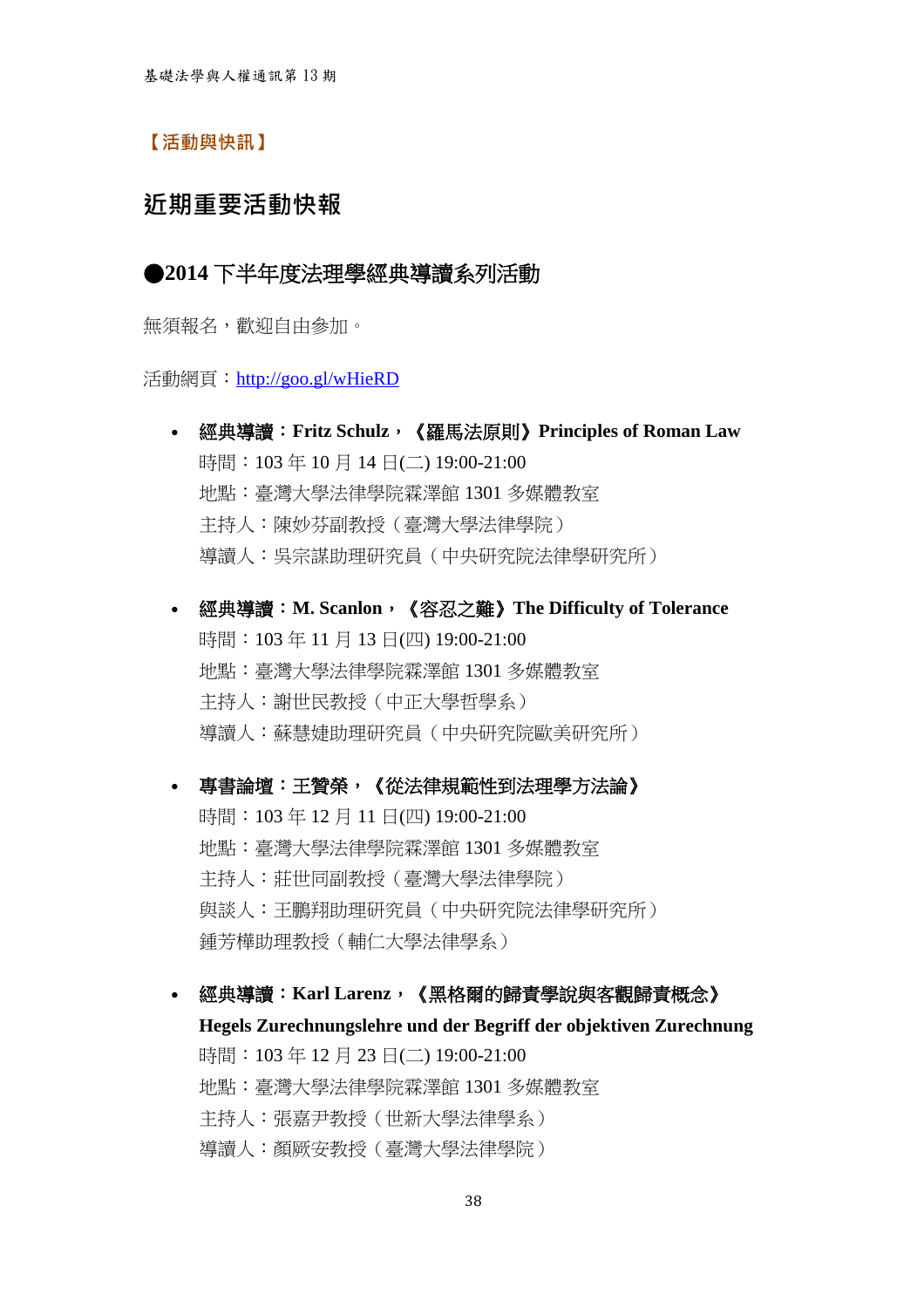#### ●**[Triangle Legal History Seminar](http://legalhistoryblog.blogspot.tw/2014/09/triangle-legal-history-seminar.html)**

活動網頁: <http://legalhistoryblog.blogspot.tw/>

Here is the schedule for 2014-2015 for the [Triangle Legal History Seminar.](http://law.duke.edu/legal_history/schedule.html) All meetings from 4-6 at the National Humanities Center, unless otherwise noted.

- ‧ October 10: Kunal Parker, Professor of Law, University of Miami
	- "How Law Should Avoid Mistakes: Alexander Bickel's Jurisprudence of Mood."
- ‧ November 14: Julie Mell, Assistant Professor of History, North Carolina State University

"The Legal Construction of the Jewish Usurer in Medieval Europe"

- ‧ December 5: Richard Paschal, George Mason University Law School "Jim Crow Laws in North Carolina" (presented at UNC-Law)
- ‧ January 16: Taisu Zhang, Assistant Professor of Law, Duke University "The Limited Reach of Limited Liability in Qing and Republican China"
- ‧ February 13: Timur Kuran, Professor of Economics and Political Science, Duke University

 "The Financial Power of the Politically Powerless: Credit Markets and the Rule of Law in Ottoman Istanbul"

‧ February 27: Holly Brewer, Professor of History, University of Maryland "Slavery and Sedition" (TLHS cosponsoring this meeting of the Triangle Early American History Seminar)

‧ March 20: Amanda Hughett, Doctoral Candidate, Duke University Department of **History** 

 "Silencing the Cell Block: Prison Litigation, Federal Courts, and the Creation of North Carolina's Inmate Grievance Commission"

‧ April 10: Emily Margolis, Doctoral Candidate, Duke University Department of History "'Demon in the Shape of a Woman': The Project of Disciplining Property-holding

Married Women in the Antebellum American South"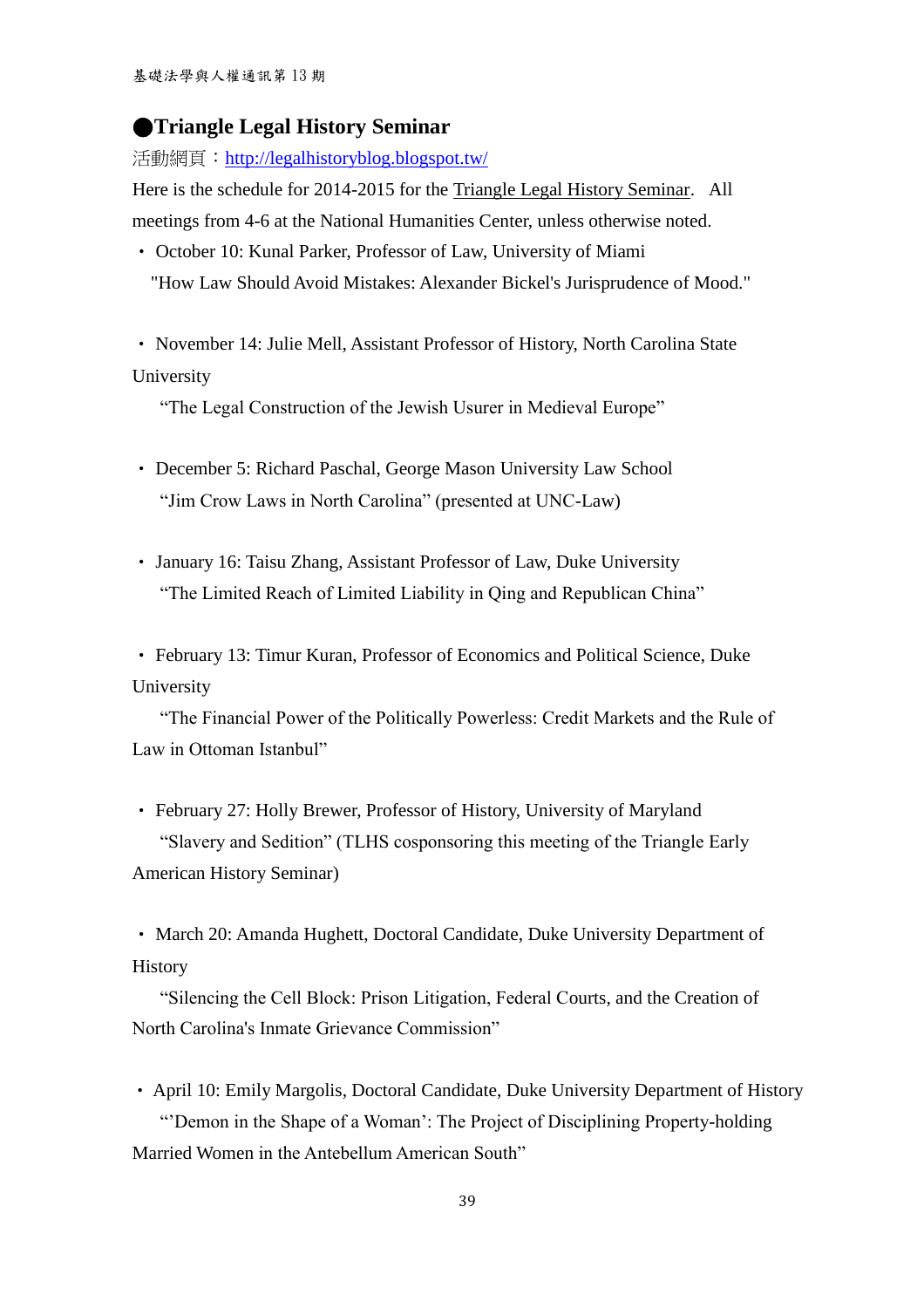#### ●**2014 Rebellious Lawyering Conference "Race"**

 University of California, Hastings College of the Law November 13-15, 2014 San Francisco 活動網頁:[www.rebelliouslawyeringinstitute.org](http://www.rebelliouslawyeringinstitute.org/)

## ●同志有備/**Baer** 而來

- 民主、平等與社會──德國憲法法院論壇
- 時間: 10/18 14:00~17:00
- 地點:臺灣大學法律學院霖澤館 3 樓 1301 室
- 主辦:翁元章文教基金會、臺灣大學法律學院公法學研究中心、臺灣大學法律學 院人權與法理學研究中心
- 活動網頁:<http://susannebaer.blogspot.tw/p/blog-page.html>

| 議程          |                         |  |  |  |
|-------------|-------------------------|--|--|--|
| 14:00-15:20 | 第一場:社會民主與憲法法院           |  |  |  |
|             | 主持 / 與談:許宗力 ( 前司法院大法官 ) |  |  |  |
|             | 德國聯邦憲法法院與德國憲政民主的發展      |  |  |  |
|             | 蘇慧婕(中央研究院歐美研究所助理研究員)    |  |  |  |
|             | 德國聯邦憲法法院與平等社會權:         |  |  |  |
|             | 以謹慎保守的憲法釋義支持並推進社會政策改革   |  |  |  |
|             | 孫迺翊(政治大學法律學系副教授)        |  |  |  |
| 15:20-15:40 | 中場休息                    |  |  |  |
| 15:40-17:00 | 第二場:跨學科與跨國的憲法交流         |  |  |  |
|             | 主持/與談:張嘉尹(世新大學法律學院院長 )  |  |  |  |
|             | 德國憲法學中的法社會學             |  |  |  |
|             | 鍾芳樺(輔仁大學法律學系助理教授)       |  |  |  |
|             | Susanne Baer 與平等的旅行     |  |  |  |
|             | 陳昭如(臺灣大學法律學系教授)         |  |  |  |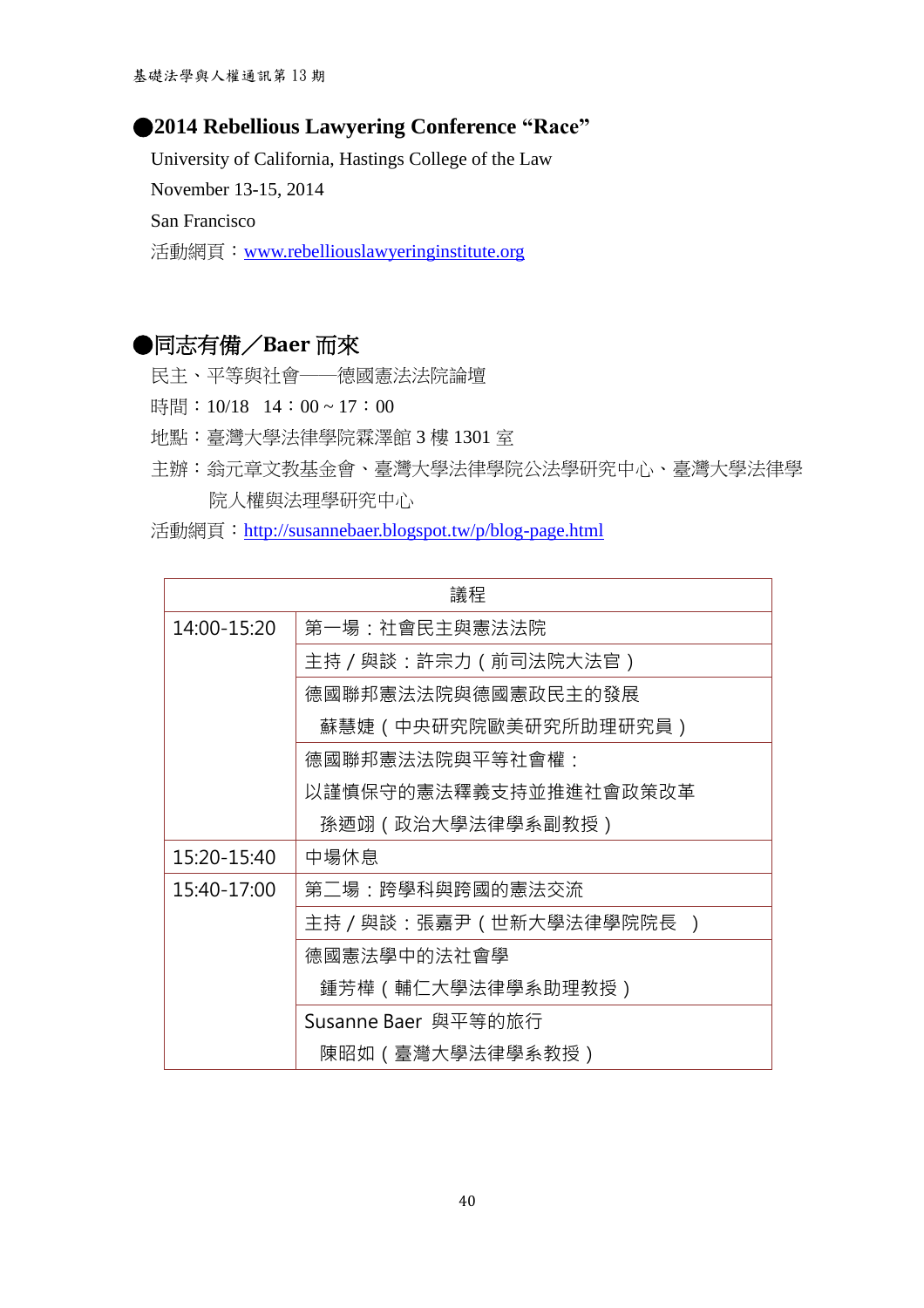# ●「性別與法律」理論與實踐國際交流坊

時間:103 年 10 月 30 日(星期四) 地點:世新大學管理學院大樓 2 樓國際會議廳 活動網頁: [http://susannebaer.blogspot.tw/p/blog-page\\_62.html](http://susannebaer.blogspot.tw/p/blog-page_62.html)

| 時間          | 議程      | 主講人/與談人                                                                                                                   | 主持人                           |
|-------------|---------|---------------------------------------------------------------------------------------------------------------------------|-------------------------------|
| 9:30-10:00  | 報到 / 早茶 |                                                                                                                           |                               |
| 10:00-10:10 | 開幕致詞    | 尤美女 (立法委員)                                                                                                                |                               |
| 10:10-12:10 | 專題演講    | Sexuality and law<br>主講人: Prof. Dr. Susanna Baer<br>(Justice of the Federal<br><b>Constitutional Court of</b><br>Germany) | 羅燦煐所長<br>(世新大學性別研究<br>所教授兼所長) |
| 12:10-13:30 | 午餐      |                                                                                                                           |                               |
| 13:30-16:30 | NGO論壇   | Prof. Dr. Susanna Baer<br>NGO 性別相關團體                                                                                      | 陳宜倩 副教授<br>(世新大學性別研究<br>所)    |
| 16:30-16:50 | 茶敘      |                                                                                                                           |                               |
| 16:50-17:20 | 綜合座談    | 全體與會人員                                                                                                                    | 陳宜倩 副教授<br>(世新大學性別研究<br>所)    |
| 17:20       | 閉幕      |                                                                                                                           |                               |